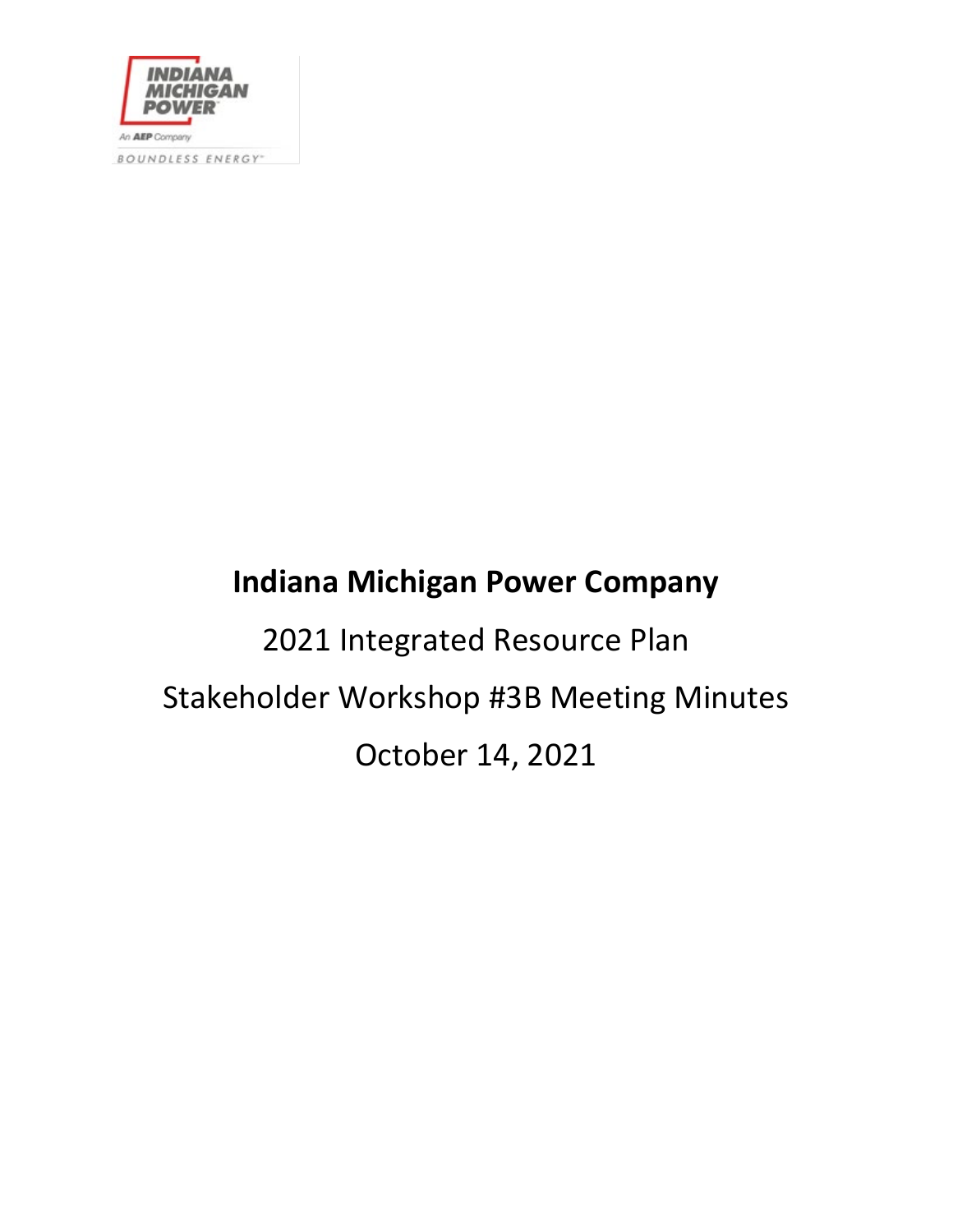# **1. Welcome and Safety Moment – Andrew Williamson**

# *Andrew kicked off the meeting at 9:30 and covered slides 3-4.*

Andrew kicked off the meeting and welcomed participants to the 2021 I&M Integrated Resource Plan (IRP) stakeholder workshop. Andrew reviewed a safety moment for autumn safety.

Andrew announced the Stakeholder Meeting #4 date has been set to November 18, 2021, pending confirmation with the regulating authorities.

Andrew also explained that the Reference Case that will be presented today has been updated to remove the Rockport Unit #2 after 5/31/2024, as a result of the recent settlement agreement IURC Cause No. 45546.

## **2. Meeting Guidelines – Jay Boggs, Siemens PTI**

## *Jay covered slides 5-8*

Jay introduced the Meeting Guidelines section and its content and established the role of Moderator for the Stakeholder Meeting.

Meeting guidelines and agenda were discussed.

Jay also provided an overview of the Questions and Feedback process, including directing stakeholders to submit comments and stay informed at the I&M IRP Website: [http://www.indianamichiganpower.com/info/projects/IntegratedResourcePlan.](http://www.indianamichiganpower.com/info/projects/IntegratedResourcePlan)

In addition, stakeholders are encouraged to submit questions via email to [I&MIRP@aep.com](mailto:I&MIRP@aep.com)

# **3. Candidate Portfolio Development – Peter Berini, Siemens PTI**

## *Peter covered slides 9-16*

Peter covered the candidate portfolio development process (Step 3 of the 5-step process.)

Peter covered the IRP process overview (slide 10), explaining that the IRP is a roadmap of where the organization (AEP I&M) is going and how AEP I&M is going to get there. I&M partnered with Siemens to create the **Reference portfolio** and a set of **Candidate Portfolios** with the incorporation of stakeholder feedback. Reference and candidate portfolios will be analyzed to identify the preferred portfolio.

Peter reviewed each of the following slides, which outline the key inputs and assumptions used in the development of the Reference Portfolio:

| Slide | <b>Description</b>                                      |
|-------|---------------------------------------------------------|
| 11    | Reference Case Fundamental Drivers and Resource Options |
| 12    | <b>Generating Resources</b>                             |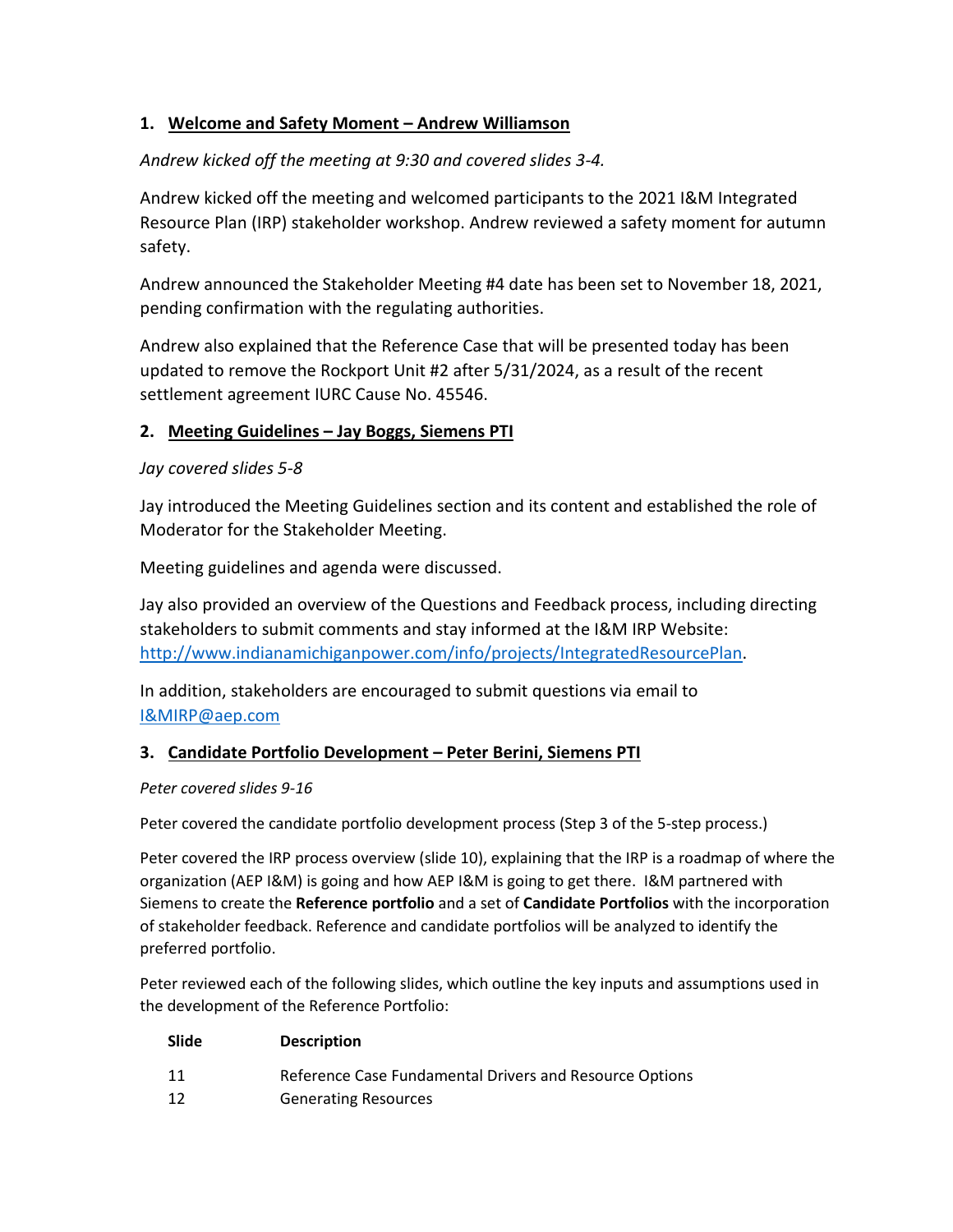- 13 Demand Side Management Resources
- 14 Resource Limitations

Peter then reviewed slide 15, which outlines the **Reference Portfolio** (referred to as "Reference Case" on slide 15), as well as the 8 sensitivities and 5 additional scenarios performed.

Peter indicated that there may be additional sensitivities and scenarios performed as part of the analysis. Once the preferred portfolio is selected, additional sensitivities will be performed to further analyze the portfolio.

Finally, Peter noted that while the results of all of the sensitivities and scenarios are included in the PowerPoint presentation materials, those designated as "Appendix" in the Details column have been included in the Appendix at the end of the presentation materials and will not be covered in the presentation.

#### **Feedback and Discussion**

As part of the oral questions from the audience not captured in the Appendix, there were two topics discussed:

- The initial discussion was around the treatment of tax credits, particularly the PTC and ITC. The Siemens team confirmed the PTC is assumed to be available for wind resources coming online before the end of 2025 and that the ITC is assumed to be available for solar resources coming online through the forecast horizon, starting at 26% and reaching 10% in 2026 and beyond.
- There was also a discussion around the constraint of resources used in the analysis. Siemens noted that the limits, which were informed by the all-source RFP, were discussed on Slide 14, and that two additional sensitivities were developed to test the impact the limits had on the portfolio selection.

#### **4. Reference Case Portfolio Results - Peter Berini, Siemens PTI**

#### *Peter covers slides 17-25*

Peter provided an introduction to the Reference Case Results, highlighting the following two important points:

- 1. The Reference Case Portfolio is the optimized portfolio, based on existing resources and the expected conditions (as outlined in the previous section.) It is intended to be used as the basis for comparing other strategic choices.
- 2. The Reference Case Portfolio does **not** represent I&M's preferred portfolio, but provides a basis to conduct sensitivities and portfolio comparisons

Key details about the Reference Case Portfolio:

- 1. The Reference Case portfolio has approximately 7 GW of new nameplate capacity (mostly renewable) through the forecast horizon
- 2. Energy Efficiency resources are selected with total Energy Efficiency generation as compared to retail load growing to 5% in 2030
- 3. Wind resources selected in 2025 and 2026 take advantage of the Production Tax Credit<sup>1</sup>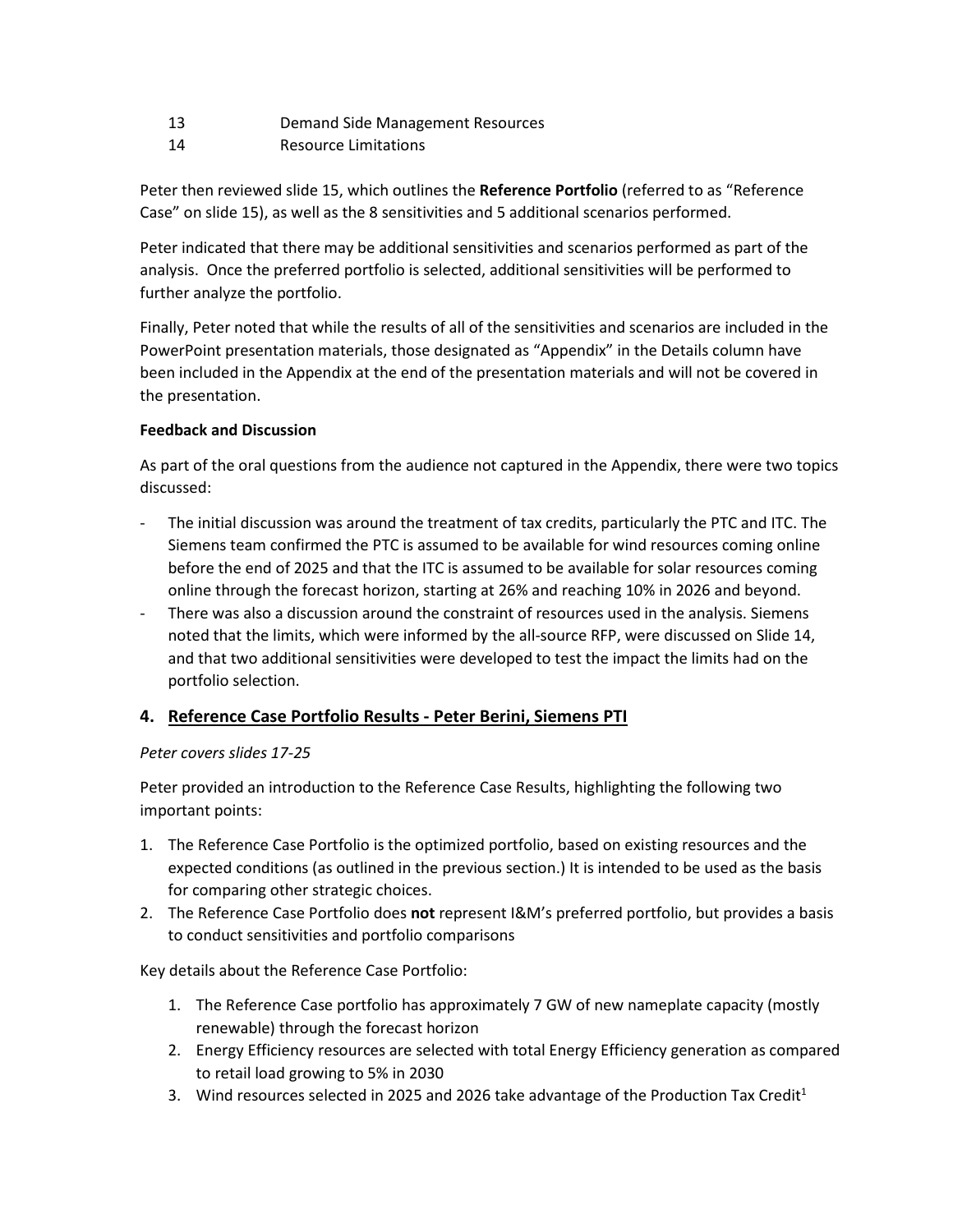- 4. Solar and Solar Hybrid resources selected in 2025 and 2026 take advantage of the Investment Tax Credit $1$
- 5. Gas resources are selected with Rockport and Cook Retirements to support portfolio needs for capacity and energy. The resources selected are a combination of hydrogen convertible simple cycle and combined cycle
- 6. The carbon free generation declines after the retirement of the Cook Nuclear facilities and would require market offsets to meet targets thereafter

Peter then explained Slides 19-21, which provide a visualization of Reference Case Results of the I&M Total Portfolio Capacity, Cumulative Capacity Expansion, and Capacity Additions of Renewables and Gas CT/CC resources.

Peter then reviewed slides 22-23, which introduce the calculation of Key Metrics for the Reference Case Portfolio. The metrics calculated for each portfolio are as follows, with their calculation formula:

| <b>Metric</b>                 | <b>Calculation Formula</b>                                 |
|-------------------------------|------------------------------------------------------------|
| Capacity Position against FPR | (UCAP of resources/PJM Capacity Obligation with Reserve)-1 |
| <b>Energy Balance</b>         | I&M energy generation / energy demand                      |
| Imports I&M                   | imported energy / energy demand                            |
| Exports I&M                   | exported energy / energy demand                            |
| <b>Carbon Free Generation</b> | carbon free generation / total generation                  |
| Energy Efficiency (EE)        | all EE generation / retail energy demand                   |

Peter also pointed out that the color coding on the metrics values is intended as a visual aid only and should not be used to compare portfolios.

On slide 23, Peter presented the results of the metrics for the Reference Case Portfolio, highlighting the following:

| <b>Metric</b>                        | Notes related to the Reference Case Results                                                                                                                        |  |
|--------------------------------------|--------------------------------------------------------------------------------------------------------------------------------------------------------------------|--|
| <b>Capacity Position against FPR</b> | Short-term capacity contracts are required in 2024 to account<br>for shortage in capacity. Capacity position maintains healthy<br>margins through forecast period. |  |
| <b>Energy Balance</b>                | Energy Balance is high in the early years as renewable energy is<br>being selected to meet capacity position.                                                      |  |
| Imports I&M                          | Imports maintain reasonable balance without any years<br>exceeding +30%                                                                                            |  |
| Exports I&M                          | Exports maintain reasonable balance without many years<br>exceeding +30%                                                                                           |  |
| <b>Carbon Free Generation</b>        | Carbon free generation meets targets until the retirement of<br>Cook Nuclear facilities.                                                                           |  |
| Energy Efficiency (EE)               | EE Penetration for new and existing programs reaches $\sim$ 5% of<br>retail load obligation by 2030                                                                |  |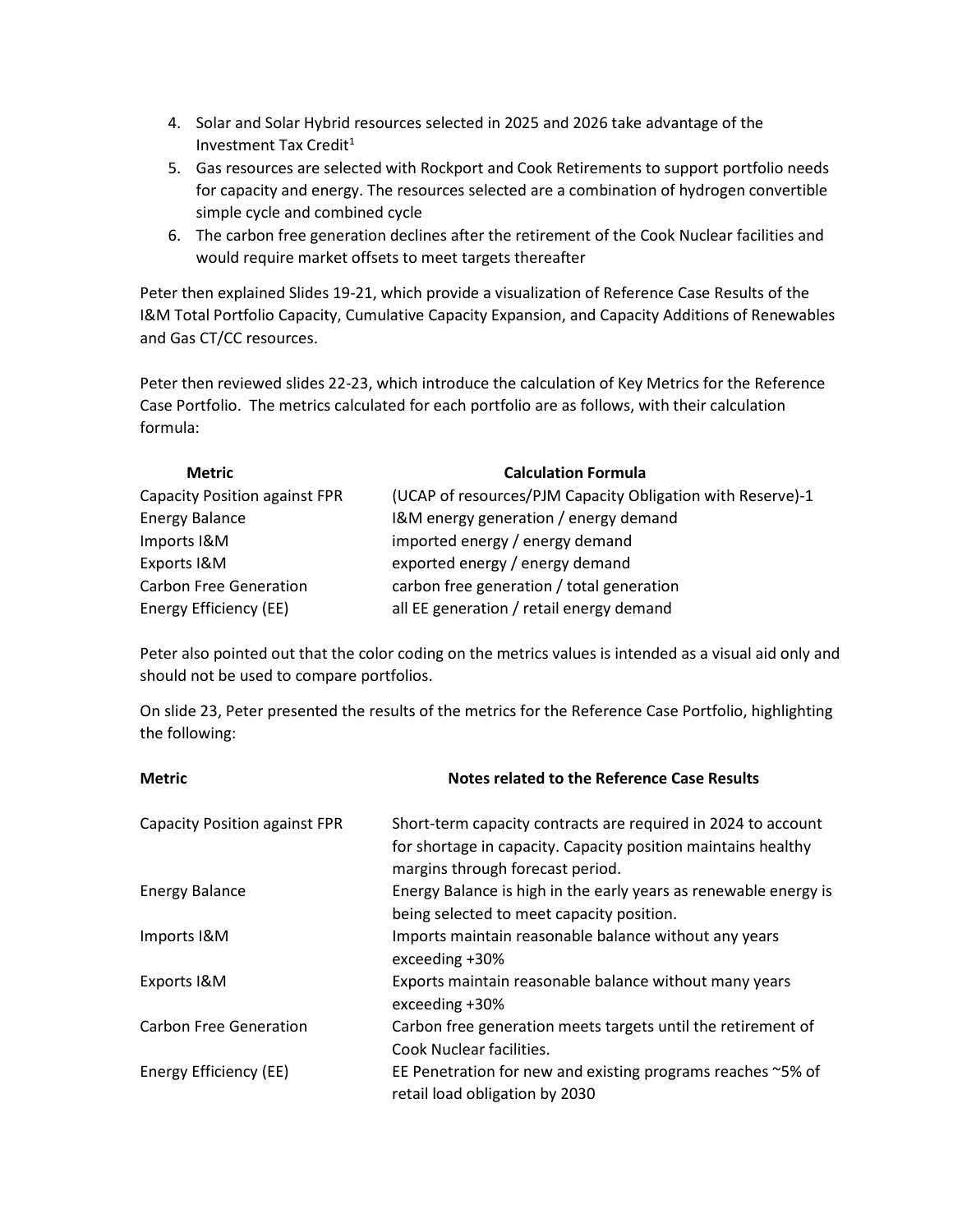# **5. Sensitivity Based Candidate Portfolios, Siemens PTI IRP Team**

#### *The Siemens PTI IRP Team covered slides 26-40*

Peter kicks off this section by reviewing the listing of scenarios and sensitivities listed on slide 27 that will be reviewed in this section of the meeting. A summary of the results is as follows:

| <b>Slides</b> | <b>Alternative Scenario/Sensitivity</b>                                      |
|---------------|------------------------------------------------------------------------------|
| 28-29         | Rockport Unit 1 Early Retirement (2024)                                      |
| 30-31         | Rockport Unit 1 Early Retirement (2025)                                      |
| 32-33         | Cook Unit 1 and Unit 2 License Extensions                                    |
| 34-35         | Cook Unit 1 and Unit 2 License Extensions and No Conventional Gas            |
| 36-37         | 35% Reduction in Renewable, Storage and EE Costs                             |
| 38-39         | Increased Environmental Regulations Leading to High Gas, Coal and CO2 Prices |
|               |                                                                              |

#### **Feedback and Discussion:**

#### **Oral questions from the audience**

As part of the oral questions from the audience not captured in the Appendix, there was a lengthy discussion on how the analysis considers federal policy that is currently being debated. The IRP process is meant to develop future states of the world that capture the impacts of future policy changes in the energy space. Both the enhanced regulation and the rapid technology advancement scenarios capture potential states that allow us to draw conclusions about the impact of pending policy changes.

#### **6. IRP Alignment Discussion – Art Holland and Peter Berini, Siemens PTI**

#### *Art covers slides 41-48*

The Siemens PTI team introduced this section of the meeting as an opportunity for all stakeholders to post questions and provide their feedback related to any part of the 2021 I&M IRP process. To provide a guide to the discussion, the Siemens PTI will walk through each step of the IRP process, soliciting feedback at each step along the way.

| Slide | <b>Process Step</b>                                    |
|-------|--------------------------------------------------------|
| 43    | Step 1: Determine Objectives                           |
| 44    | Step 2: Assign Metrics                                 |
| 45    | Step 3: Create Reference Case and Candidate Portfolios |
| 46    | Step 4: Analyze Candidate Portfolios                   |
| 47    | Step 5: Develop Balanced Scorecard                     |
|       |                                                        |

#### **Feedback and Discussion:**

All questions discussed in this section are recorded in the following Questions Section of the minutes.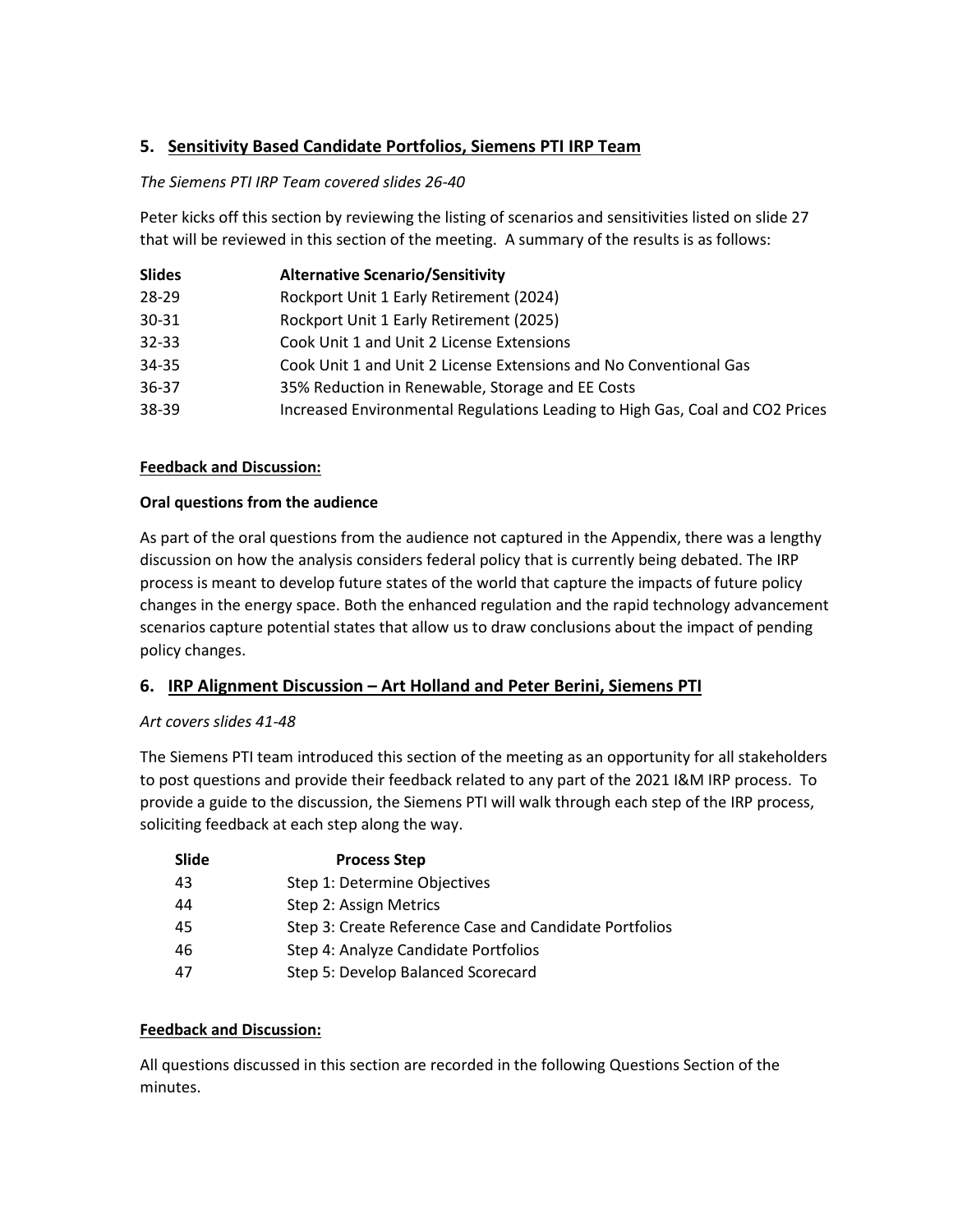# **7. Stakeholder Next Steps and Data Provision Plans – Jay Boggs, Siemens PTI**

#### *Jay covered slides 50-51*

Jay reviewed the timeline for stakeholder meetings.

Jay also explained that we continue to work with the Technical Stakeholders to provide data in accordance with the original email to the technical stakeholders. While we have experienced delays in the schedule, the original intent for data provision remains the same.

#### **8. Closing Remarks, Andrew Williamson**

Andrew concluded the meeting expressing thanks on behalf of the I&M leadership for the active participation in today's meeting.

# **9. Appendix A: List of Questions Answered on Call**

List of questions addressed on the call:

| <b>Question Asked</b><br>Date/Time | <b>Question Asked</b>                                                                                                                                                                                                                                                                                                                                                                                                                                                                        | <b>Answer Given</b>                          |
|------------------------------------|----------------------------------------------------------------------------------------------------------------------------------------------------------------------------------------------------------------------------------------------------------------------------------------------------------------------------------------------------------------------------------------------------------------------------------------------------------------------------------------------|----------------------------------------------|
| 09:51:35 AM EDT                    | As a number of us articulated in the last meeting, we<br>feel like I&M/Siemens has utilized very little of our<br>feedback so far. If you are legitimately interested in<br>what we have to say for the rest of the process it<br>would be very helpful to know what about this<br>presentation you consider finalized and will not<br>change and what can change.                                                                                                                           | As answered by Andrew                        |
| 10:01:18 AM EDT                    | I may have misheard but did I&M earlier say its<br>preferred plan may be a combination of portfolios?                                                                                                                                                                                                                                                                                                                                                                                        | As answered by Andrew                        |
| 10:04:25 AM EDT                    | Hi Andrew, so anything about the Reference Case is<br>final and all of the input assumptions are final as<br>well? So what can we provide feedback on as it<br>relates to the non-Reference Case scenarios?                                                                                                                                                                                                                                                                                  | As answered by Andrew                        |
| 10:04:34 AM EDT                    | On slide 11, Candidate Portfolio Development, it<br>shows DG solar as 0 in 2021, 1.1 in 2023 and so on. I<br>believe these estimates are on the very low side for<br>what can and probably will be developed. As of right<br>now, my company, Lakeshore Die Cast has ~1.4MW of<br>generation (150kW currently up and 1.4MW waiting<br>on some interconnection paperwork with I&M). I'm<br>certainly not the only person in the territory with<br>solar so this number just strike me as off. | As answered by Andrew                        |
| 10:05:30 AM EDT                    | And not to be a broken record, but it's really difficult<br>to provide feedback on modeling choices and results<br>without seeing the modeling files.                                                                                                                                                                                                                                                                                                                                        | As answered by Peter<br>Berini and Jay Boggs |
| 10:07:22 AM EDT                    | What did you use as the basis for UCAP values for<br>resources (especially renewable resources)? Also, did                                                                                                                                                                                                                                                                                                                                                                                   | As answered by Peter<br><b>Berini</b>        |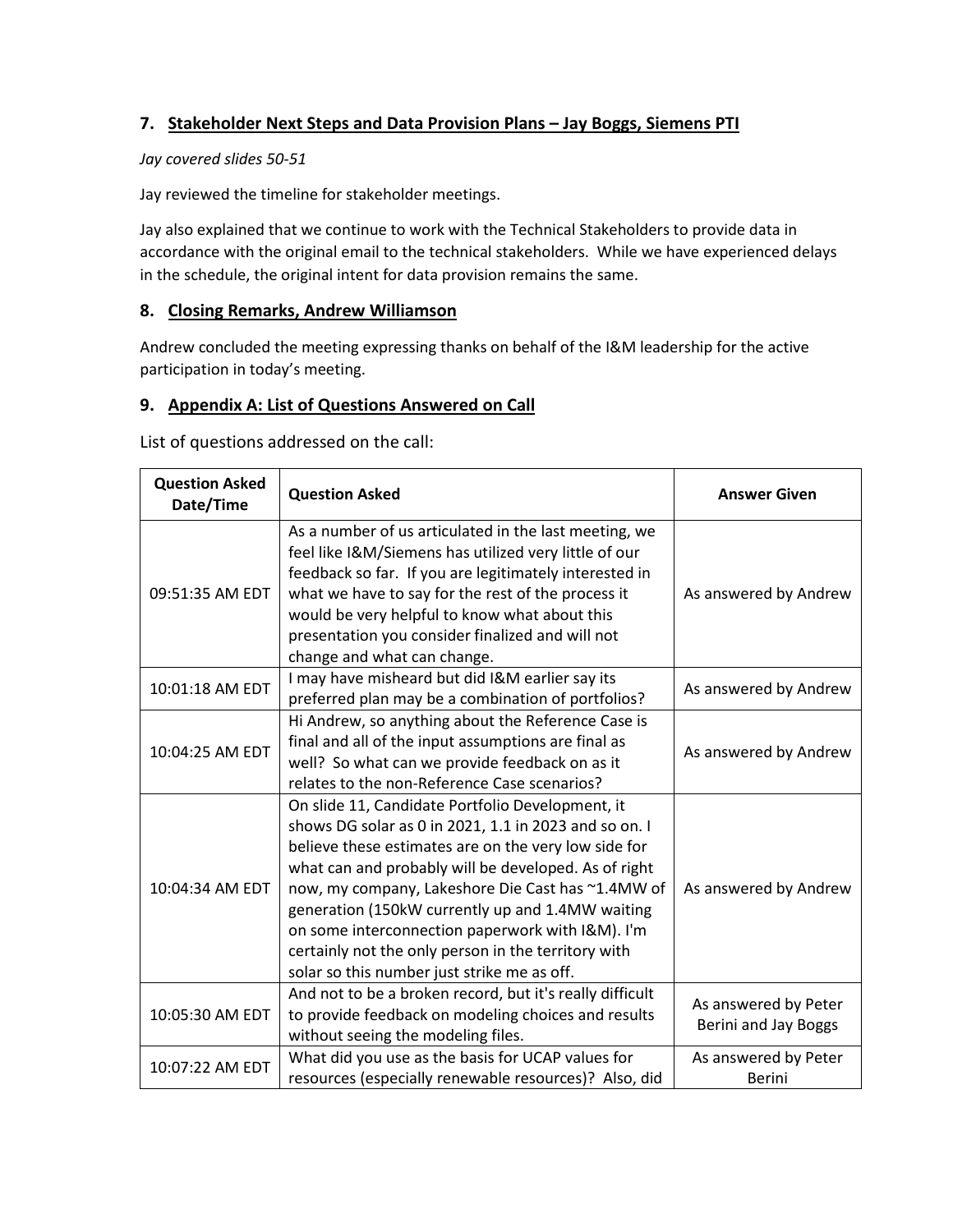|                 | you model impose any limits as to net reliance on the<br>PJM energy market by hour?                                                                                                                                                                                                                                                                                                                       |                                                                                                 |
|-----------------|-----------------------------------------------------------------------------------------------------------------------------------------------------------------------------------------------------------------------------------------------------------------------------------------------------------------------------------------------------------------------------------------------------------|-------------------------------------------------------------------------------------------------|
| 10:10:09 AM EDT | Regarding my earlier question about how preferred<br>plan can be a combo of portfolios, how can you avoid<br>concerns about I&M cherry picking?                                                                                                                                                                                                                                                           | As answered by Andrew                                                                           |
| 10:13:44 AM EDT | I get flexibility but I'm sure you can understand our<br>concern and would appreciate you all considering<br>that.                                                                                                                                                                                                                                                                                        | As answered by Jay<br><b>Boggs</b>                                                              |
| 10:14:56 AM EDT | Is it also likely that an optimized portfolio may not be<br>buildable as the model constructs it because there is<br>not an ability to build a certain level of particular<br>resources overnight? Therefore there may be a need<br>to adjust the portfolio to address what can actually be<br>installed in certain timeframes?                                                                           | As answered by Andrew                                                                           |
| 10:15:58 AM EDT | What kind of analysis have you done as to the capital<br>cost for relicensing Cook? Will those<br>numbers/analysis be available for review?                                                                                                                                                                                                                                                               | As answered by Andrew                                                                           |
| 10:16:01 AM EDT | Hi, Sameer Doshi of Earthjustice here, on behalf of<br>Citizens Action Coalition of Indiana. The September<br>2020 settlement in the Michigan PSC required that<br>"I&M will work with stakeholders to define the<br>modeling inputs for the IRP" -- including on several<br>specific areas. What is I&M's plan to work with<br>stakeholders and incorporate their advice on defining<br>modeling inputs? | As answered by Andrew                                                                           |
| 10:16:08 AM EDT | I raised my hand Jay, but you may not have seen it.                                                                                                                                                                                                                                                                                                                                                       | Anna posed several<br>observations and a<br>question that were<br>addressed by the IRP<br>Team. |
| 10:21:40 AM EDT | To follow up, if you did not do an analysis of the cost<br>of relicensing Cook, what did you use in the "Cook<br>Senstitivity" model runs?                                                                                                                                                                                                                                                                | As answered by Andrew                                                                           |
| 10:23:51 AM EDT | Has I&M's consulted with other utilities and taken<br>into account industry accepted methods and siting<br>constraints for consideration of capital costs, tax<br>credits, resource build and siting limitations per year,<br>etc?                                                                                                                                                                        | As answered by Art<br><b>Holland and Greg Soller</b><br>and Andrew                              |
| 10:28:03 AM EDT | Does the Company plan to conduct a full Cook<br>relicensing analysis in another IRP in some future<br>filing?                                                                                                                                                                                                                                                                                             | As answered by Andrew                                                                           |
| 10:34:36 AM EDT | Yes, sorry!                                                                                                                                                                                                                                                                                                                                                                                               | No problem! :)                                                                                  |
| 10:38:56 AM EDT | Peter, the ITC isn't sunsetting, it's declining to 10%<br>indefinitely. Is there a reason you all didn't reflect<br>that?                                                                                                                                                                                                                                                                                 | As answered by Peter<br><b>Berini</b>                                                           |
| 10:46:38 AM EDT | Since the cumulative totals for wind, hybrid storage,<br>hybrid solar, and solar don't change after 2026, does                                                                                                                                                                                                                                                                                            | As answered by Peter<br>Berini                                                                  |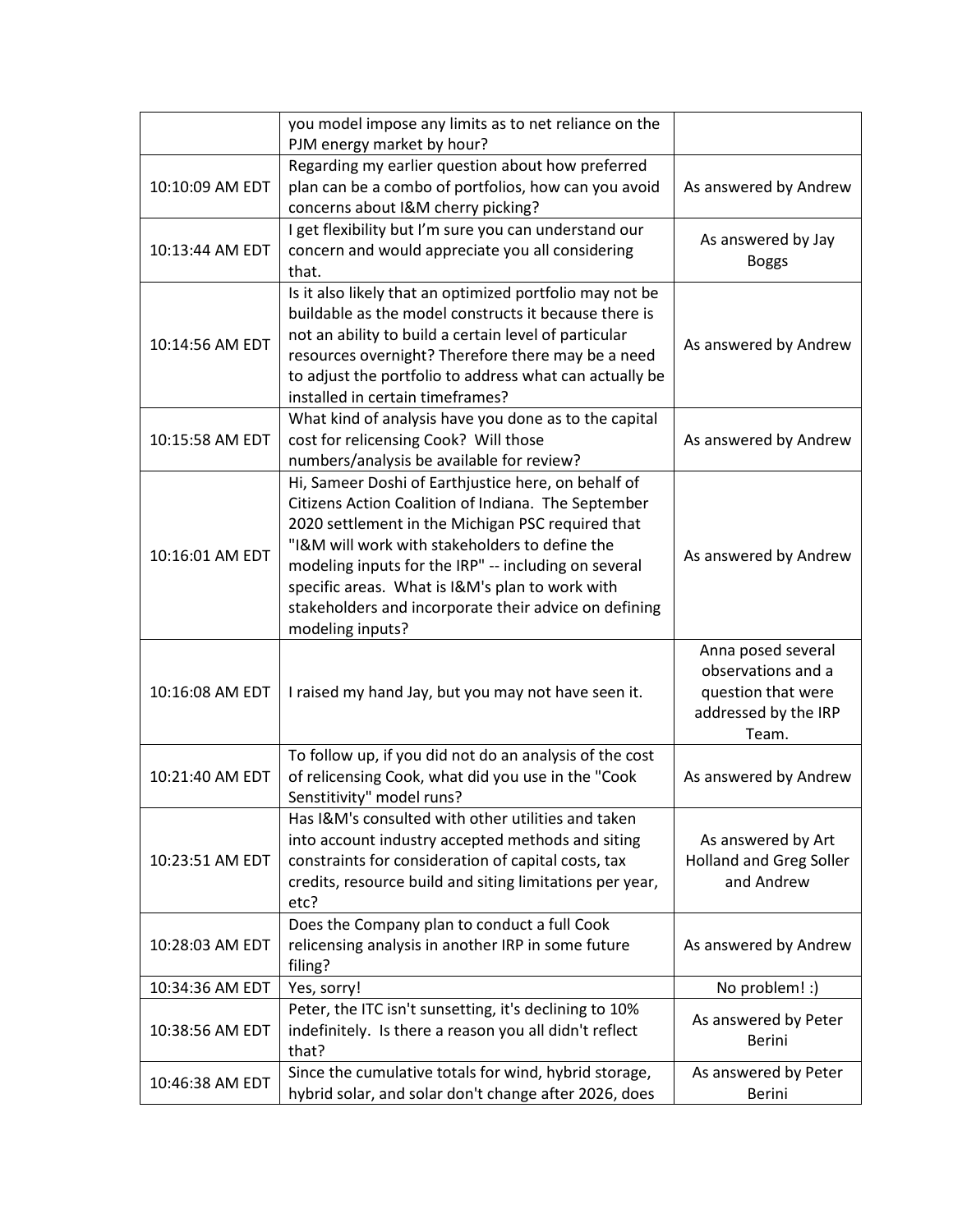|                 | that mean that the max resource constraint(s) is/are<br>binding?                                                                                                                                                                                                                                                                                                              |                                       |
|-----------------|-------------------------------------------------------------------------------------------------------------------------------------------------------------------------------------------------------------------------------------------------------------------------------------------------------------------------------------------------------------------------------|---------------------------------------|
| 10:48:32 AM EDT | Is Aurora able to recognize the ITC and post ITC<br>period for the solar hybrid resources or is the<br>assumption that the solar and storage would be<br>paired together for the entire planning period?                                                                                                                                                                      | As answered by Peter<br><b>Berini</b> |
| 10:50:45 AM EDT | Are the gas peaker and gas cc units new units that are<br>going to be built (if so when?) or is that generation<br>going to come from PPAs?                                                                                                                                                                                                                                   | As answered by Peter<br><b>Berini</b> |
| 11:02:06 AM EDT | Given the high energy balance and export numbers<br>from 2026-2034, is there any concern that the model<br>is adding resources primarily to sell energy on the<br>market?                                                                                                                                                                                                     | As answered by Art<br>Holland         |
| 11:02:11 AM EDT | Peter, since you aren't dispatching to price, but rather<br>are simulating load and gen in I&M's territory and in<br>neighboring BAs why would I&M's system<br>preferentially overbuild for purposes of selling<br>energy?                                                                                                                                                    | As answered by Art<br>Holland         |
| 11:02:19 AM EDT | Do you plan to add somewhere what the upstream<br>gas emissions are?                                                                                                                                                                                                                                                                                                          | As answered by Peter<br><b>Berini</b> |
| 11:09:31 AM EDT | Is there any concerns that gas units that are built in<br>the late 2030s early 2040s might lose out on running<br>for their lifespan given that we are likely looking for<br>carbon neutrality around 2050? Does the model look<br>at how storage might be able to replace those gas<br>units or is it to far out for the model to see how that<br>technology might progress? | As answered by Art<br>Holland         |
| 11:09:42 AM EDT | Can you describe how you add a constraint to the<br>model secifically to keep imports and exports within<br>"bounds"?                                                                                                                                                                                                                                                         | As answered by Art<br>Holland         |
| 11:09:48 AM EDT | Yes, I understand why you are trying to fix this, but I<br>wonder if there is a deeper issue. If the neighboring<br>BAs have access to the same resource choices as I&M<br>then it seems like I&M wouldn't have some special<br>arbitrage opportunity. Does that make sense?                                                                                                  | As answered by Art<br>Holland         |
| 11:09:55 AM EDT | specifically                                                                                                                                                                                                                                                                                                                                                                  | As answered by Art<br>Holland         |
| 11:10:35 AM EDT | MISO is in the process of proposing a seasonal<br>construct. It seems potentially important to wonder<br>whether PJM will be led to the same approach and<br>the extent to which such an approach might affect<br>your optimal portfolio. Have you thought about that<br>and/or plan to do any modeling on that?                                                              | As answered by Art<br>Holland         |
| 11:37:31 AM EDT | To follow up on Anna's questions, you are modeling<br>PJM energy market prices based on your assumptions<br>about resource builds in neighboring utilities by hour?                                                                                                                                                                                                           | As answered by Art<br>Holland         |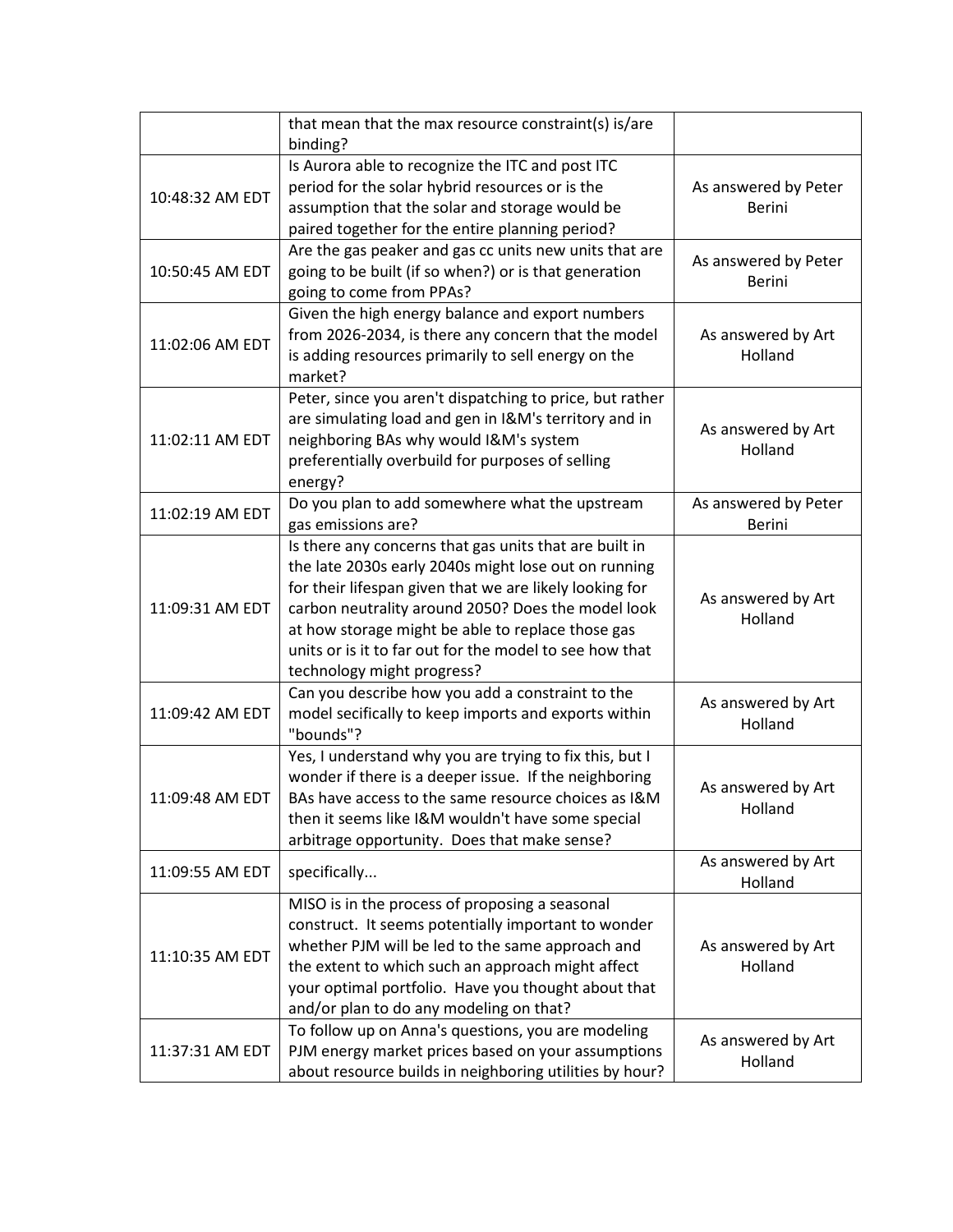| 11:59:08 AM EDT | There seems to be a consistent cliff between 2034<br>and 2035 where the energy balance drops by about a<br>third. However, it's not clear why that's happening in<br>2035 because the first loss of Cook capacity happens<br>in 2034. Do you have any thoughts about why that is<br>happening?                                                                                                           | As answered by Peter<br><b>Berini</b>                                                                                    |
|-----------------|----------------------------------------------------------------------------------------------------------------------------------------------------------------------------------------------------------------------------------------------------------------------------------------------------------------------------------------------------------------------------------------------------------|--------------------------------------------------------------------------------------------------------------------------|
| 12:00:04 PM EDT | Why would you not model for zero carbon by 2050 or<br>2040 given the dire threat posed by climate change?                                                                                                                                                                                                                                                                                                | As answered by Andrew                                                                                                    |
| 12:00:24 PM EDT | And do you have any thoughts about why the<br>cumulative limits on the renewables and storage<br>through 2035 seem to hold for the entire planning<br>period even though the limits are relaxed after 2035?                                                                                                                                                                                              | As answered by Peter<br><b>Berini</b>                                                                                    |
| 12:23:57 PM EDT | In looking at the sensitivity that removed the max<br>build constraints on renewables (last slide of the<br>Appendix), the energy balance and exports blow up<br>up. Is this indicative of a bigger modeling issue where<br>the model is building to export, similar to the<br>discussion earlier with Anna? It seems like the max<br>build constraint in the reference case may be hiding a<br>problem. | As answered by Art<br>Holland - will provide<br>additional discussion<br>during the alignment<br>session of the meeting. |
| 12:25:43 PM EDT | Thanks for the answer on net zero. If you can't extend<br>Cook or do lock into gas CC, wouldn't that create<br>policy risk and stranded asset risk for customers to<br>reach your goal of 100% by 2050?                                                                                                                                                                                                  | As answered by Andrew                                                                                                    |
| 01:38:54 PM EDT | Would like to reinforce the need for actual rate<br>analysis, not based on NPV but actual rates. This is<br>critical to evaluating both affordability and rate<br>stabilty.                                                                                                                                                                                                                              | As answered by Art<br>Holland                                                                                            |
| 01:46:37 PM EDT | Have you considered using the HHI approach used in<br>market power analysis to better measure resource<br>diversity? Just measuring the number of resource<br>types doesn't capture how much you are relying on<br>specific resources.                                                                                                                                                                   | As answered by Art<br>Holland                                                                                            |
| 01:49:28 PM EDT | HHI = Herfindahl-Hirschman Index                                                                                                                                                                                                                                                                                                                                                                         | As answered by Art<br>Holland                                                                                            |
| 02:07:02 PM EDT | Did you remove the constraints on wind and solar or<br>did you impose a higher constraint, which is still<br>binding? The numbers look like the latter.                                                                                                                                                                                                                                                  | As answered by Art H<br>and Peter B                                                                                      |
| 02:17:18 PM EDT | Is the increased gas price volatility being incorporated<br>into the analysis? Also concerns related to the ability<br>to build new pipelines.                                                                                                                                                                                                                                                           | As answered by Peter<br>Berini                                                                                           |
| 02:20:17 PM EDT | I wonder if reliability would be better modeled as<br>related to the peak hours for imports or exports for<br>energy from the I&M system in that these are they<br>hours in which the transmission system (and potential<br>issues with transmission) could be most important to<br>maintaining reliability                                                                                              | As answered by Art<br>Holland                                                                                            |